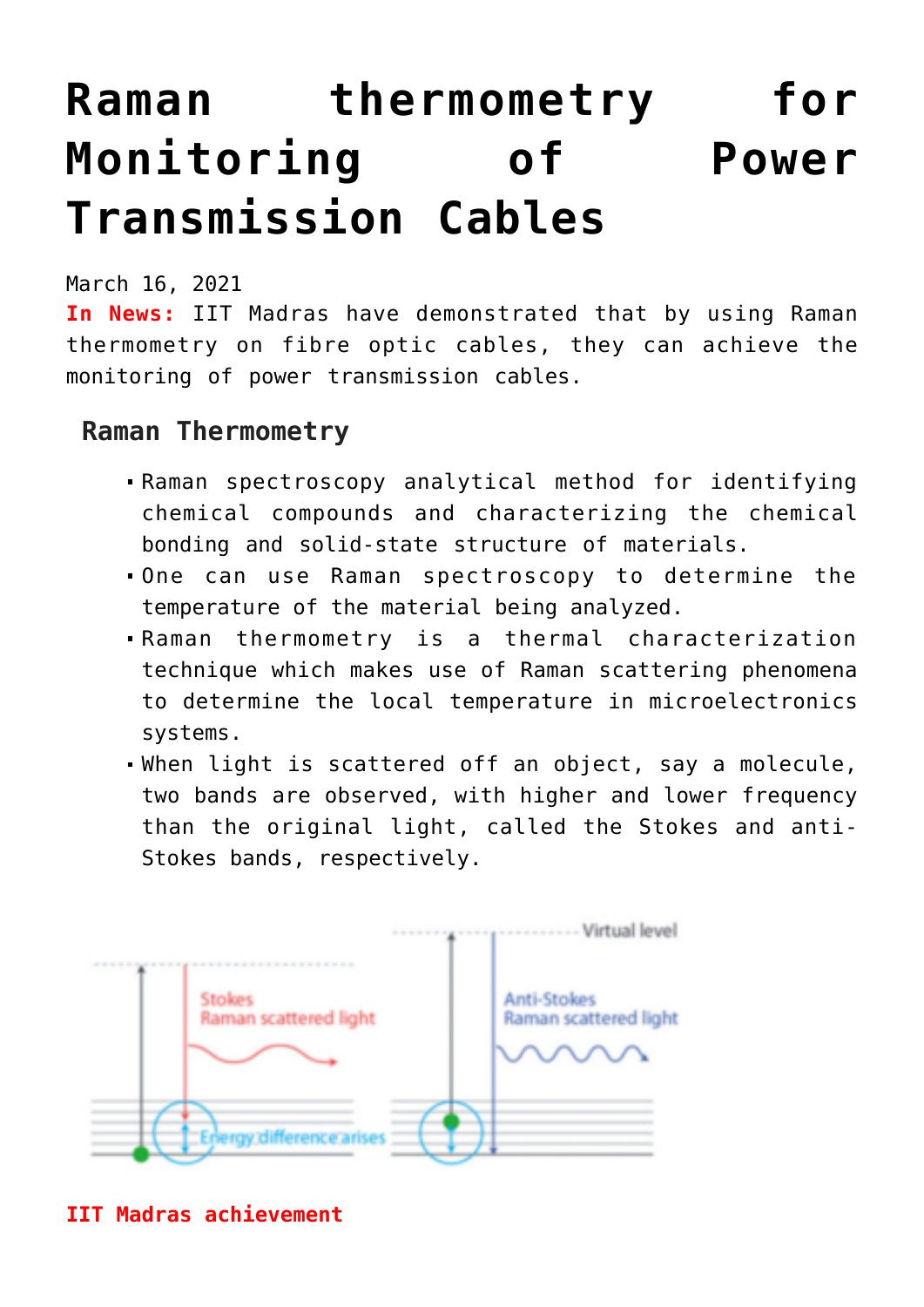- The temperature measurement was performed in not just one location, but in a distributed manner using an optical fibre.
- To achieve this, a pulse of light was launched into the optical fibre and the backscattered radiation was observed.
- The time of flight of the backscattered radiation provided an estimate of the distance from which the light is backscattered.
- This can go up to tens of kilometres. This technique is married to Raman thermometry to get the results for actual measurements over tens of kilometres.

#### **Why experiment special?**

- Transmission and Distribution loss that is incurred to our DISCOMS.
- This technology helps analyze transmission efficiencies in a better way.

#### **Raman Effect**

- The Raman Effect is a phenomenon in spectroscopy discovered by the eminent physicist Sir Chandrasekhara Venkata Raman in 1928.
- In 1930, he got a Nobel Prize for this remark.
- The Raman Effect is a change in the wavelength of light that occurs when a light beam is deflected by molecules.

### **Observing the effect**